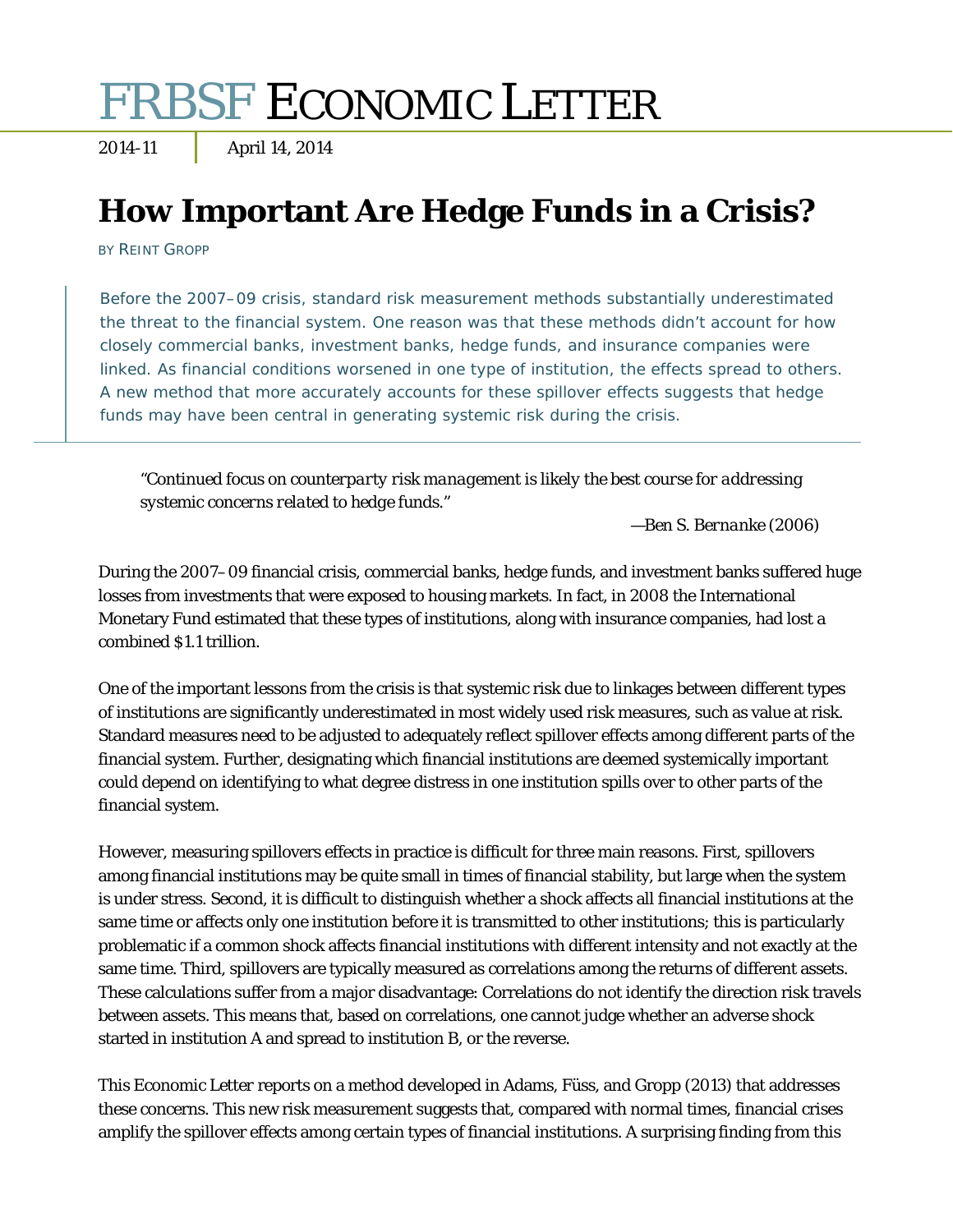study is that hedge funds may be the most important transmitters of shocks during crises, more important than commercial banks or investment banks.

#### **Measuring spillover effects**

To incorporate spillover effects into a measurement of risk, we first must find a way to measure them. To do this, we develop a statistical model that links the risk in commercial banks, investment banks, hedge funds, and insurance companies. We use the model to estimate the risk in each type of financial institution. We then eliminate the common components that affect all sets of institutions simultaneously in order to focus on stress that flows from one set to another. The model distinguishes which direction these spillover effects flow between pairs of financial institutions. Finally, we estimate the links during both tranquil periods and crisis times.

The results confirm our conjecture that spillover effects appear small during normal times. However, during volatile market conditions such as the onset of the 2007–09 financial crisis, some of the effects dramatically increase in importance. This is true for spillovers from commercial banks to investment banks, as well as the reverse.

Even though there were prominent cases of insurance companies, such as AIG, that were adversely affected by the crisis, the model suggests that insurance companies are not systemically important in the sense of causing distress elsewhere. Rather, they appear as relatively safe during crises, as their returns tend to be negatively related to the returns of other financial institutions.

Hedge funds, on the other hand, adversely affect all three other types of financial institutions. During crises, the spillovers become very large, making hedge funds more important transmitters of shocks than commercial banks or investment banks.

#### **Why are hedge funds systemically important?**

While most observers tend to agree that hedge funds have some systemic importance, there is little agreement on how large a role they play as transmitters of adverse financial shocks. Figures 1 and 2

summarize the model's findings regarding the flow of shocks between different types of financial institutions. In the figures, red arrows correspond to spillover effects; the green arrow in Figure 2 shows positive effects from insurance companies, as mentioned earlier. The thickness of the arrows correspond to the strength of the effects: a thin arrow means that a spillover is statistically significant but economically small, while a bold arrow means it is both significant and economically important.

Figure 1 shows that during calm times the risks emanating from hedge funds

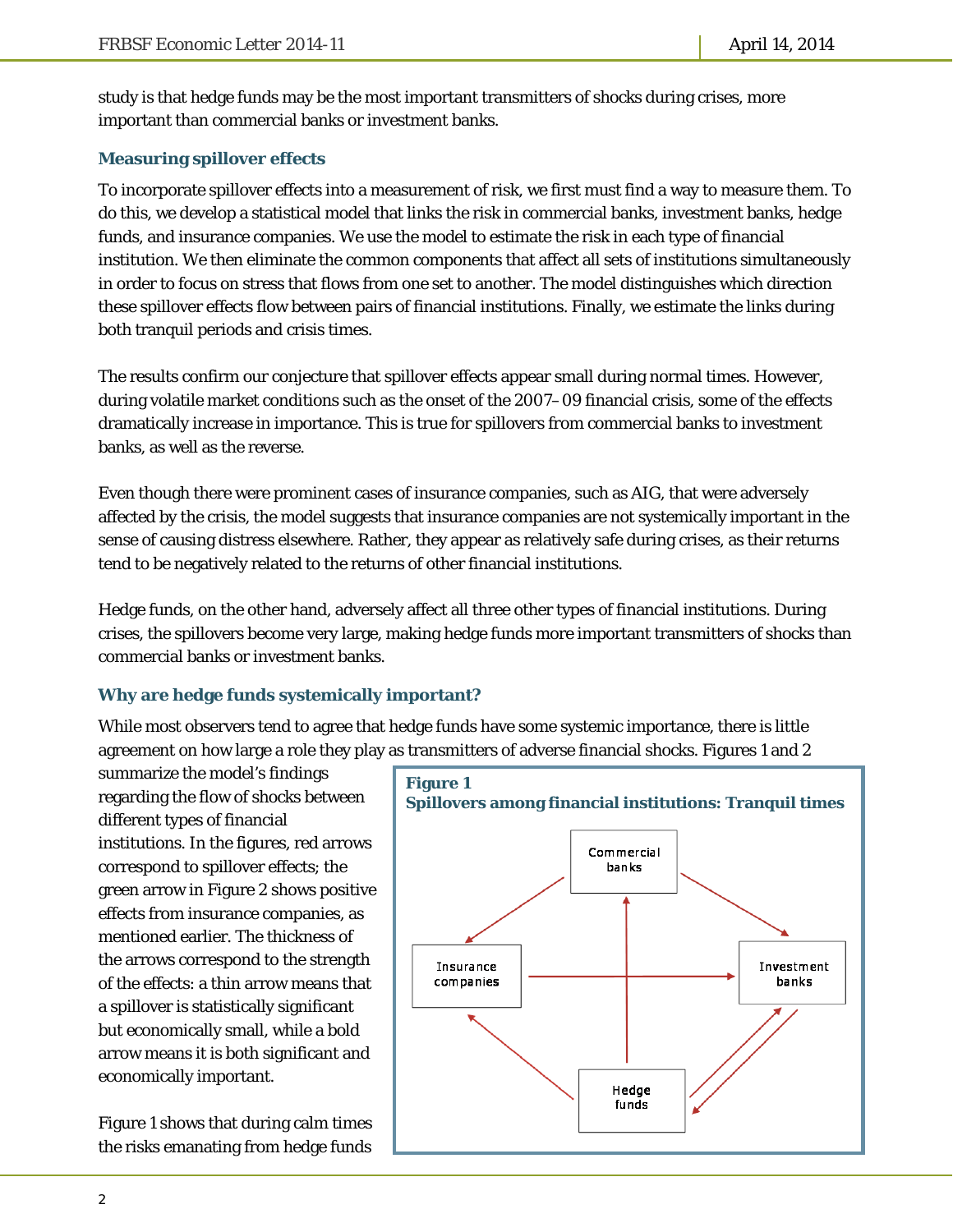are as small as those from other financial institutions. However, Figure 2 shows that during crisis times, spillover effects increase overall. In particular, hedge funds have economically large spillovers to the other three types of institutions.

Why are the spillovers from hedge funds during financial crises so much bigger, and why do they seem to increase more than those from other financial institutions? Hedge funds are opaque and highly leveraged. If highly leveraged hedge funds are forced to liquidate assets at fire-sale prices, these asset classes may sustain heavy losses. This can lead to further



defaults or threaten systemically important institutions not only directly as counterparties or creditors, but also indirectly through asset price adjustments (Bernanke 2006). One channel for this risk is the socalled loss and margin spiral. In this scenario, a hedge fund is forced to liquidate assets to raise cash to meet margin calls. The sale of those assets increases the supply on the market, which drives prices lower, especially when market liquidity is low. This in turn leads to more margin calls on other financial institutions, creating a downward spiral. Another example is investment banks that hedge their corporate bond holdings using credit default swaps. If hedge funds take the other side of the swap and fund the investment by borrowing from the same bank, the spillover risk from the hedge fund to the bank increases. These types of interconnectedness may underlie some of the spillover effects in our study.

In percentage terms, during normal market conditions, a 1 percentage point increase in the risk of hedge funds is estimated to increase the risk of investment banks by 0.09 percentage point. During times of financial distress, however, the same shock increases the risk of the investment banking industry by 0.71 percentage point. It is interesting to compare this risk to spillovers from commercial banks to investment banks. During normal conditions, a 1 percentage point increase in the risk of commercial banks leads to a 0.01 percentage point increase in the risk of investment banks. During financial distress, spillovers from commercial banks to investment banks increase relatively modestly to 0.05 percentage point. Although somewhat higher, this increase from normal conditions to crisis times is much smaller than that for hedge funds. Spillovers from investment banks to other financial institutions show similar results, while insurance companies tend to exhibit small spillover effects, even in crisis times.

#### **How quickly do shocks transmit between institutions?**

By using daily data to estimate spillovers, we can use our model to trace the path of shocks through the system, that is, how much time it takes between the initial adverse shock and the peak of its spillover to another set of financial institutions. We show this path by shocking each type of financial institution and observing the responses from the other three types of financial institutions.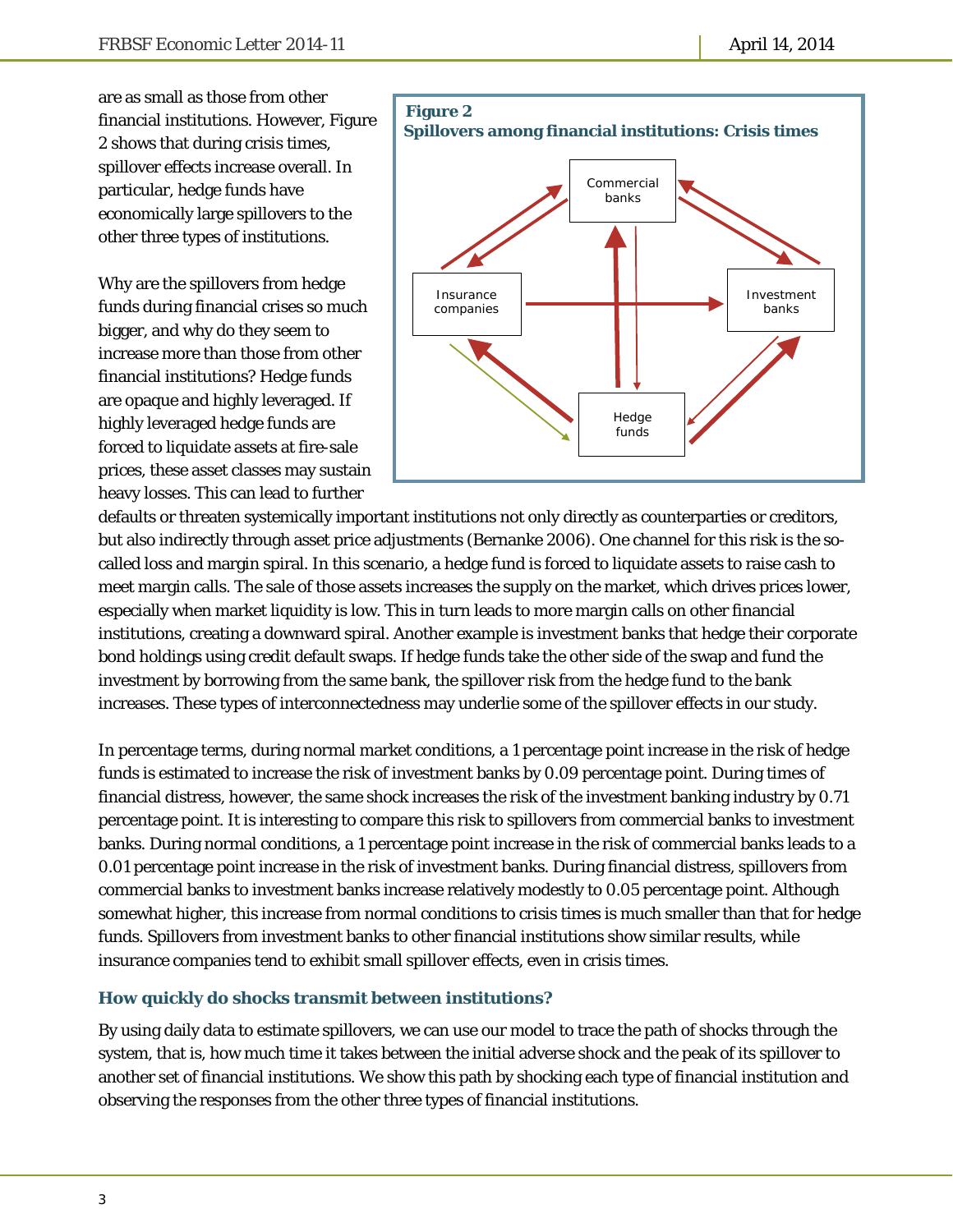During normal market periods, the spillover effects are so small that there is no observable response. However, during more volatile market conditions, the effects from shocks are striking, particularly those from shocks to the hedge fund industry. Adverse conditions in hedge funds increase the risk in all other types of financial institutions, even when shocks to other industries remain small. During crisis times, shocks from hedge funds have substantial effects on all three other types of financial institutions we study. The largest impact appears to be on investment banks, which experience a spillover response around three-quarters the size of the initial shock to the hedge fund industry. When we consider the responses of the shocks over time, we find that the spillover effects from hedge funds are largest after 10 to 15 days. After about three months, the spillover from hedge funds to other financial institutions subsides.

#### **Conclusion**

Linkages between different types of financial institutions complicate how overall risk in the financial system is measured. Adverse shocks can affect institutions directly or they can spill over from other institutions. We develop a new approach to measure these spillover effects that has some advantages over the approaches used in the past. We estimate the effects for commercial banks, investment banks, hedge funds, and insurance companies using daily data. We find that both the size and the duration of risk spillovers among financial institutions change markedly depending on whether the financial markets were in normal times or in crisis. Risk spillovers from a shock to one type of institution are small during normal times, but can be considerably larger during crisis times.

It is important to emphasize that, in contrast to the existing literature, the approach described in this *Letter* can delineate between common shocks that simultaneously affect all institutions and pure spillover effects from one type of financial institution to another. Comparing results from this method with standard correlations, we show that standard approaches may overstate spillovers in normal times and understate spillovers in volatile times. Most importantly, we find that hedge funds may play an even more prominent role in transmitting shocks to the rest of the financial market, and thus may amplify systemic risk more than previously thought.

Our model focuses on statistical relationships but does not *explain* the mechanisms underlying the estimated spillovers. To trace spillover effects back to economic relationships rather than statistical ones, one would need much more detailed information on how much risk different financial institutions are exposed to, their assets, and their liabilities. Unfortunately, this type of information is not available for the hedge fund industry. However, there is a growing recognition that hedge funds are systemically important. For example, the initiatives in Lo (2008) call for hedge funds to provide more information to regulators on a confidential basis, including leverage, liquidity, counterparties, and holdings. This could enable supervisors to more accurately assess the overall level of risk in the financial system. Concerns over the systemic importance of hedge funds also underlie the tighter reporting requirements for large institutions in the Dodd-Frank Wall Street Reform and Consumer Protection Act of 2010. Our findings support these initiatives as a way to improve the measurement of overall risk in the financial system.

#### *Reint Gropp holds the House of Finance endowed Chair of Sustainable Banking and Finance at Goethe University, Frankfurt, and is a visiting scholar at the Federal Reserve Bank of San Francisco.*